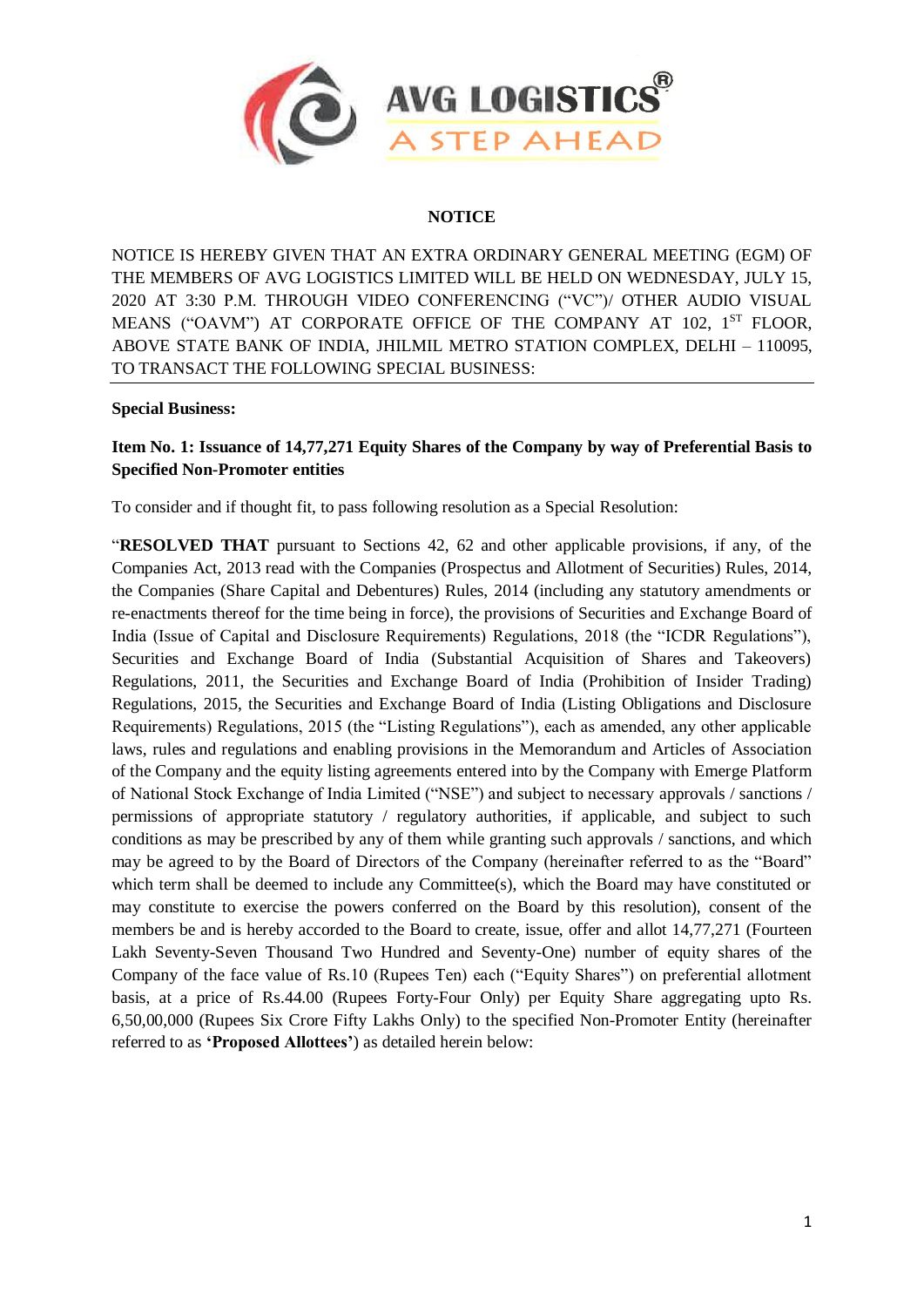

| Sr. No. | <b>Name</b>                        | Category     | No. of Shares to be<br>issued |  |
|---------|------------------------------------|--------------|-------------------------------|--|
|         | Sixth Sense India Opportunities II | Non-Promoter | 10,22,727                     |  |
| 2.      | <b>Bhupinder Singh</b>             | Non-Promoter | 1,13,636                      |  |
| 3.      | Swarnim Vyapaar LLP                | Non-Promoter | 1,70,454                      |  |
| 4.      | Ved Prakash Sonthalia              | Non-Promoter | 1,70,454                      |  |
|         | Total                              |              | 14,77,271                     |  |

**RESOLVED FURTHER THAT** in accordance with the provisions of the ICDR Regulations, the "Relevant Date" for the purpose of determination of the price of the Equity Shares to be issued and allotted as above shall be Monday, June 15, 2020, being the date falling 30 (thirty) days prior to the date of this Extra-Ordinary General Meeting being held on Wednesday, July 15, 2020 to approve this issue of Equity Shares.

**RESOLVED FURTHER THAT** without prejudice to the generality of the above, the issue of Equity Shares to be allotted in terms of this resolution shall be subject to applicable laws as well as the Memorandum and Articles of Association of the Company and shall be made fully paid up at the time of allotment and shall rank *pari-passu* with the existing Equity Shares of the Company in all respects and the same shall be subject to lock-in for such period as may be prescribed under Chapter V of the SEBI ICDR Regulations and any other applicable law for the time being in force.

**RESOLVED FURTHER THAT** the Equity Shares shall be issued and allotted by the Company to the Proposed Allottees in dematerialized form within a period of 15 (Fifteen) days from the date of receipt of Members' approval, provided that, where the issue and allotment of the said Equity Shares is pending on account of pendency of any approval by any Regulatory Authority (including, but not limited to the RBI, NSE Limited and/or SEBI), MCA or the Government of India, the issue and allotment shall be completed within a period of 15 (Fifteen) days from the date of receipt of last of such approvals.

**RESOLVED FURTHER THAT** the Equity Shares issued to the Proposed Allotees shall be listed on the Emerge platform of National Stock Exchange of India Limited ("NSE Emerge") where the existing Equity Shares of the Company are listed.

**RESOLVED FURTHER THAT** without prejudice to the generality of the above resolution, the issue of the Equity Shares shall be subject to the following terms and conditions in addition to the terms and conditions as contained in the Statement under Section 102 of the Companies Act annexed hereto, which shall be deemed to form part hereof:

- a) The Proposed Allottees of Equity Shares shall be required to bring in 100% of the consideration, on or before the date of allotment thereof;
- b) The consideration for allotment of Equity Shares shall be paid to the Company by the Proposed Allottees from their respective bank accounts; and
- c) Allotment of Equity Shares shall only be made in dematerialized form.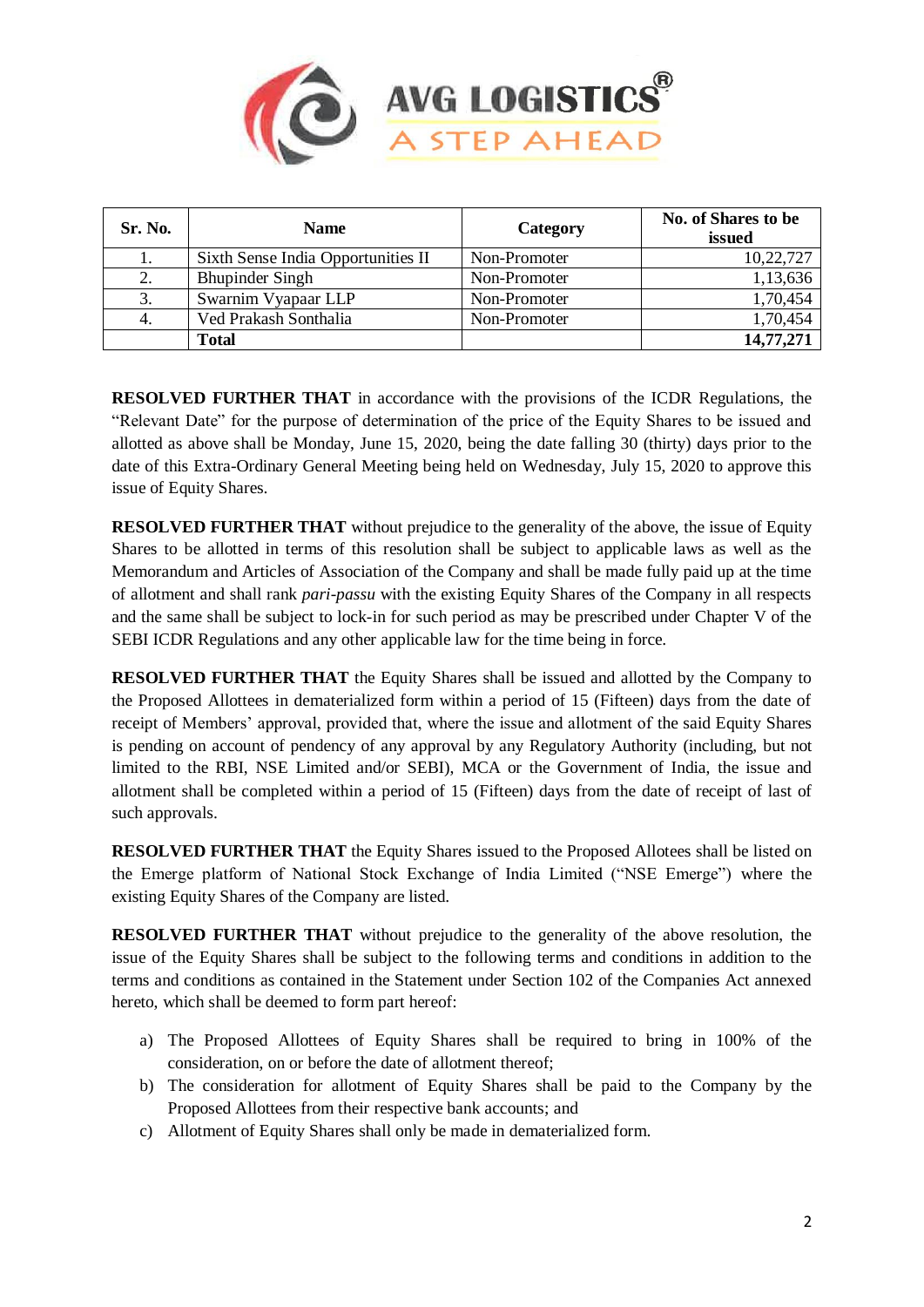

**RESOLVED FURTHER THAT** for the purpose of giving effect to the aforesaid resolution, the Board be and is hereby authorised on behalf of the Company to take all actions and to do all such acts, deeds, matters and things (including sub-delegating its powers to such other authorised representatives) as it may, in its absolute discretion, deem necessary, proper or desirable for such purpose, including deciding the dates of allotment, revising the Relevant Date in accordance with applicable law, deciding and / or finalising other terms of issue and allotment in consonance with the ICDR Regulations, appointing intermediaries, advisors, consultants, bankers, other agencies, applying to depositories for admission of securities / lock-in of securities, giving credit for securities so allotted directly into the depository accounts of the Proposed Allottees, listing of the Equity Shares to be issued and allotted, and to modify, accept and give effect to any modifications to the terms and conditions of the issue as may be required by the statutory, regulatory and other appropriate authorities including but not limited to GOI, SEBI, RBI, MCA, etc. and such other approvals (including approvals of the existing lenders of the Company, if required) and as may be agreed by the Board, and to settle all questions, difficulties or doubts that may arise in the proposed issue, pricing of the issue, allotment and listing of the Equity Shares arising there from, including utilisation of the issue proceeds, cancelling the unsubscribed portion (if any) and to execute all such affidavits, agreements, applications, deeds, declarations, documents, forms, letters, returns, undertakings, writings, etc. in connection with the proposed issue as the Board may in its absolute discretion deem necessary or desirable without being required to seek any further consent or approval of the shareholders or otherwise with the intent that the shareholders shall be deemed to have given their approval thereto expressly by the authority of this resolution.

**RESOLVED FURTHER THAT** the Board be and is hereby authorized to delegate all or any of the powers herein conferred to any Committee of Directors/ Officers of the Company (for actions that are permitted to be performed by such committee or officer respectively under the provisions of the Act, as it may consider appropriate) to give effect to the aforesaid resolution."

**Place: Delhi Date: June 19, 2020** **By Order of Board of Directors For, AVG Logistics Limited** 

 **Sd/- Laveena Jain** Company Secretary and Compliance Officer

NOTES:

1. EXTRA ORDINARY GENERAL MEETING ("EGM") OF THE MEMBERS OF THE AVG LOGISTICS LIMITED ("COMPANY") IS SCHEDULED TO BE HELD ON WEDNESDAY, JULY 15, 2020, AT 3:.30 P.M. THROUGH VIDEO CONFERENCING (VC) OR OTHER AUDIO VISUAL MEANS (OAVM) IN COMPLIANCE WITH CIRCULARS OF MINISTRY OF CORPORATE AFFAIRS ("MCA") BEARING GENERAL CIRCULAR NUMBER 14/2020 AND 17/2020 DATED 8TH APRIL 2020 AND 13TH APRIL 2020, RESPECTIVELY PERTAINING TO CLARIFICATION ON PASSING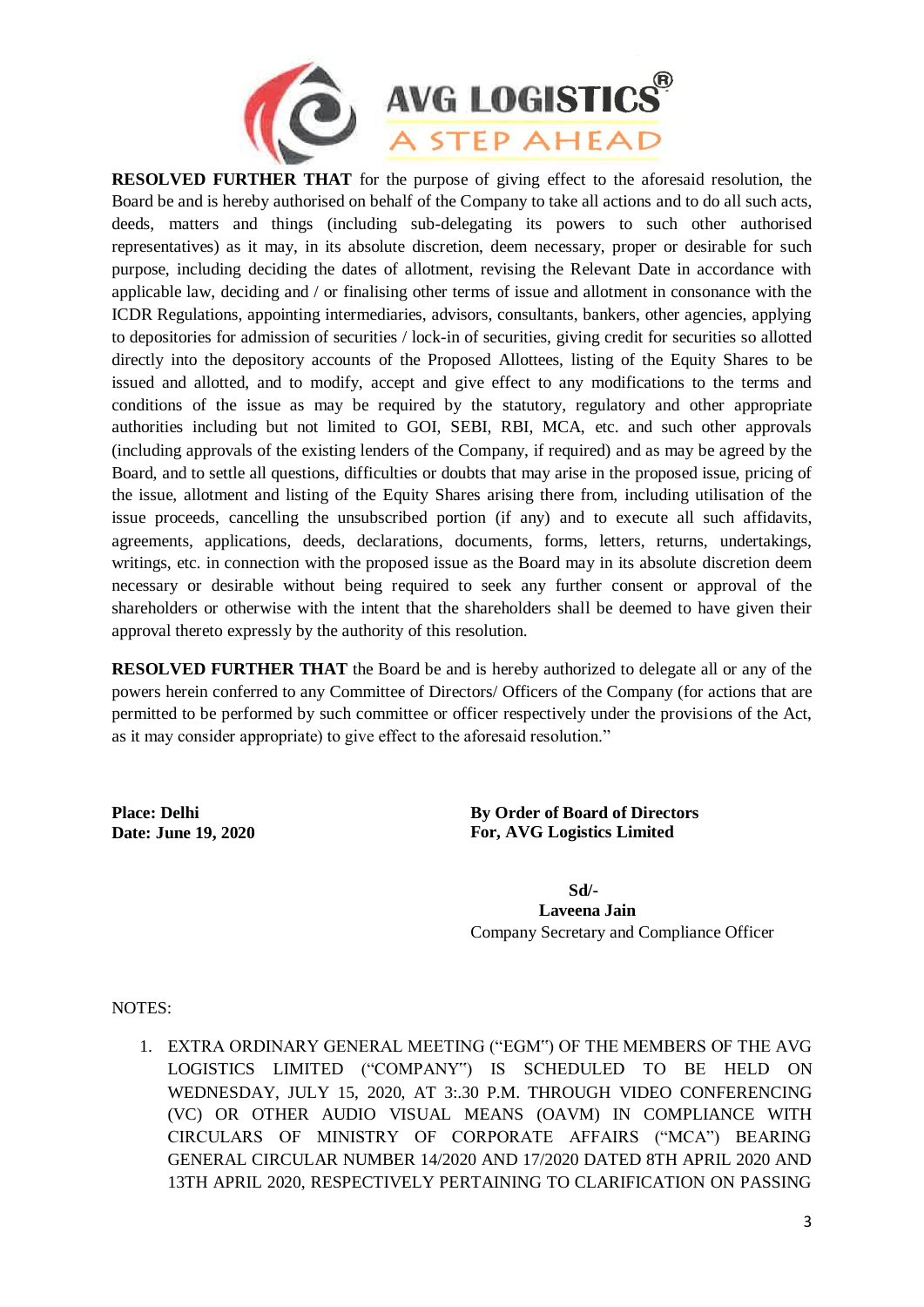

ORDINARY AND SPECIAL RESOLUTIONS BY COMPANIES UNDER THE COMPANIES ACT, 2013 AND THE RULES MADE THEREUNDER AND RELAXATION GRANTED BY SEBI VIDE SEBI CIRCULAR SEBI/HO/CFD/CMD1/CIR/P/2020/79 DATED 12TH MAY 2020 ON ACCOUNT OF THE THREAT POSTED BY COVID-19.

- 2. In view of the massive outbreak of the COVID-19 pandemic, social distancing is to be a prerequisite and physical attendance of the Members to the EGM venue is not required. Hence, Members have to attend and participate in the ensuing EGM though VC/OAVM.
- 3. This meeting is held strictly to undertake the urgent business and as mandated to be approved at the EGM immediately without delay.
- 4. The Members can join the EGM in the VC/OAVM mode 15 minutes before and after the scheduled time of the commencement of the Meeting by following the procedure mentioned in the Notice.
- 5. The attendance of the Members attending the EGM through VC/OAVM will also be counted for the purpose of reckoning the quorum under Section 103 of the Companies Act, 2013.
- 6. Corporate members intending to attend the meeting through their authorized representative and vote at the meeting are requested to send a duly certified true copy of the resolution under Section 113 of the Companies Act, 2013, authorizing them to attend and vote at the meeting.
- 7. Pursuant to the Circular No. 14/2020 dated April 08, 2020, issued by the Ministry of Corporate Affairs, the facility to appoint proxy to attend and cast vote for the members is not available for this EGM
- 8. In case of joint holders attending the Meeting, only such joint holder who is higher in the order of names will be entitled to vote at the meeting.
- 9. The relevant Explanatory Statement pursuant to Section 102 of the Companies Act, 2013, in respect of the businesses of the Notice is Annexed hereto.
- 10. Those Shareholders whose email IDs are not registered, are advised to send email to the Company at [cs@avglogistics.com](mailto:cs@avglogistics.com) requesting the process of registering the email IDs alongwith their Name as registered with the R&STA, email ID, DPID/Client ID or Folio Number and Number of shares held by them.
- 11. Members are advised to immediately intimate changes, if any, in their registered addresses along with pin code number to [cs@avglogistics.com.](mailto:cs@avglogistics.com) Members holding shares in dematerialized mode are requested to intimate the same to their respective Depository Participants.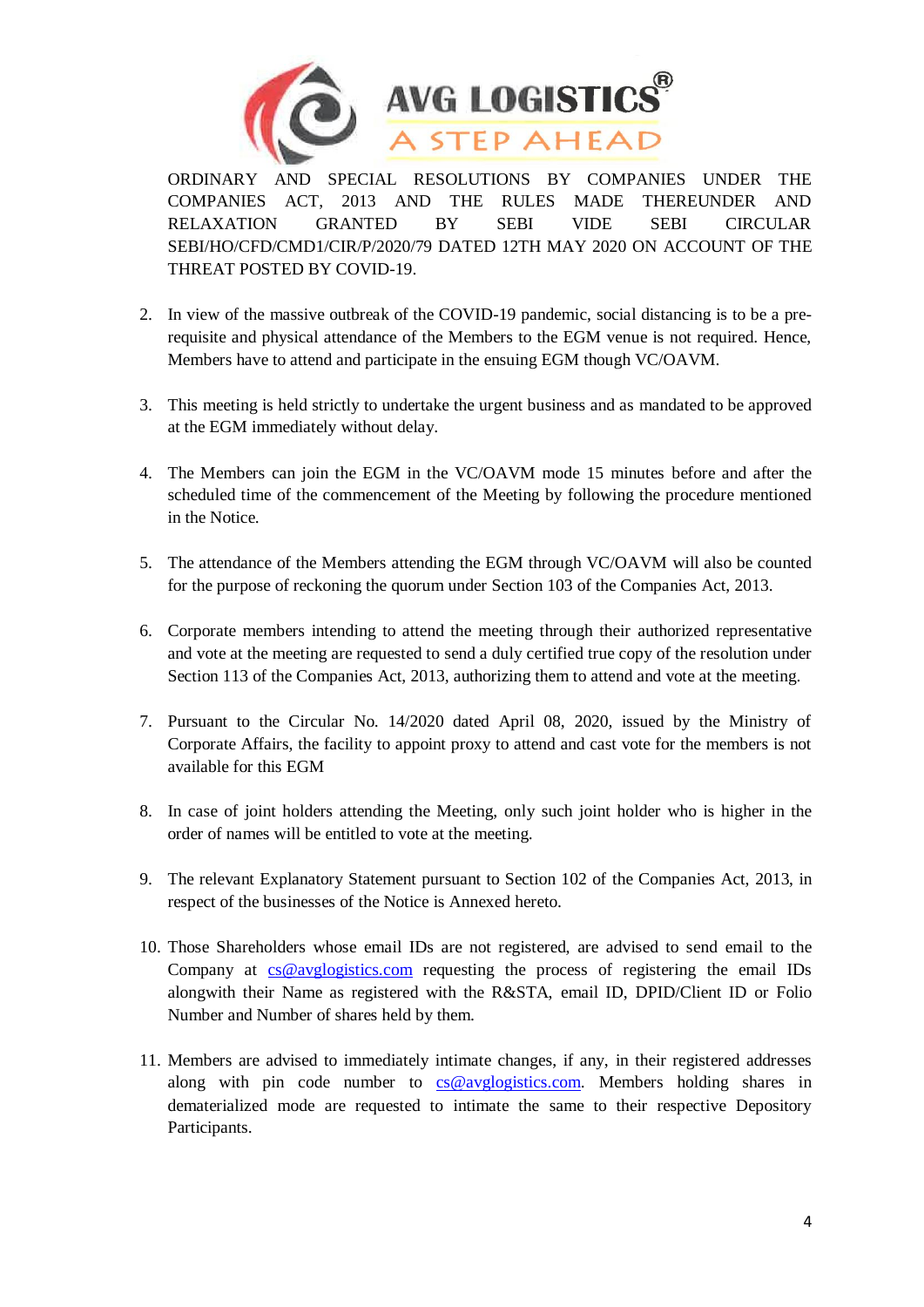

- 12. Members are requested to write on [cs@avglogistics.com](mailto:cs@avglogistics.com) for inspection of all related documents referred to in the accompanying Notice and the Explanatory Statement up to and including the date of the Extra Ordinary General Meeting of the Company. All documents referred in the Notice calling the EGM and the Explanatory Statement are also available on the website of the Company for inspection by the Members.
- 13. Voting through electronic means:

In compliance with the provisions of Section 108 of the Act and the rules made there under, the Members are provided with the facility to cast their vote electronically, through the remote e-Voting system of Link Intime India Private Limited (LIIPL) on all resolutions set forth in this Notice.

Members may also note that the Notice of the Extra-ordinary General Meeting will also be available on the Company's website, www.avglogistics.com for their download. Similarly instruction for e-voting will also be available at the website of the Company.

The results of e-voting at the Extra Ordinary General Meeting to be held on Wednesday, July 15, 2020 will be announced by the Chairman of the Meeting within 48 hours of the Extra Ordinary General Meeting. The result of the voting will be displayed in notice board of Company, hosted on the website of the Company, i.e. www.avglogistics.com and will also be intimated to Stock Exchange after declaration of results by Chairman.

The Company has appointed Mr. Shrenik Nagaonkar, Partner, PPS & Associates, Company Secretaries, as the Scrutinizer for remote e-voting and e-voting at Extra Ordinary General Meeting in a fair and transparent manner and provide a report thereon.

# **INFORMATION AND OTHER INSTRUCTIONS RELATING TO E-VOTING**

In compliance with provisions of Section 108 of the Companies Act, 2013 and Rule 20 of the Companies (Management and Administration) Rules, 2014 as amended by the Companies (Management and Administration) Amendment Rules, 2015 (Amended Rules 2015) and Regulation 44 of SEBI (Listing Obligations and Disclosure Requirements) Regulations, 2015, and the Secretarial Standards on General Meetings (SS2) issued by the Institute of Company Secretaries of India, the Company is pleased to provide members facility to exercise their right to vote at the Extra Ordinary General Meeting (EGM) by electronic means and the business may be transacted through e-Voting services. The facility of casting the votes by the members using an electronic voting system from a place other than venue of the EGM ("remote e-voting") will be provided by LIIPL.

The remote e-voting period commences on Sunday, July 12, 2020 (9:00 am) and ends on Tuesday, July 14, 2020 (5:00 pm). During this period members of the Company, holding shares either in physical form or in dematerialized form, as on the cut-off date of Wednesday, July 08, 2020, may cast their vote by remote e-voting. The remote e-voting module shall be disabled by LIIPL for voting thereafter. Any person who is not a Member as on the cut-off date should treat this notice for information purpose only.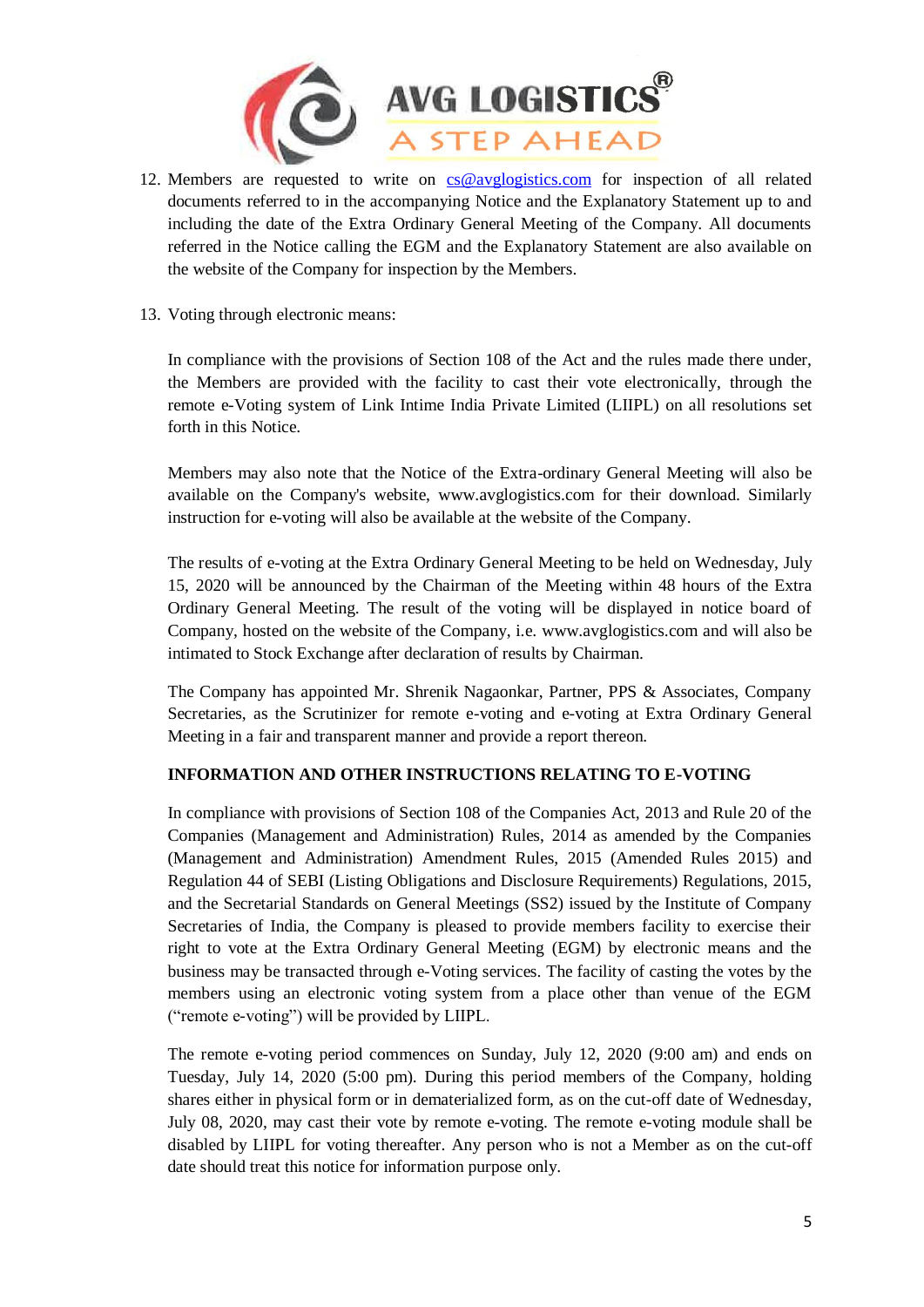

Once the vote on a resolution is cast by the member, the member shall not be allowed to change it subsequently.

#### **Instructions for shareholders to vote electronically:**

# **UNIT: AVG LOGISTICS LIMITED**

# **Log-in to e-Voting website of Link Intime India Private Limited (LIIPL)**

- 1. Visit the e-voting system of LIIPL. Open web browser by typing the following URL: https://instavote.linkintime.co.in.
- 2. Click on "Login" tab, available under 'Shareholders' section.
- 3. Enter your User ID, password and image verification code (CAPTCHA) as shown on the screen and click on "SUBMIT".
- 4. Your User ID details are given below:
	- a. **Shareholders holding shares in demat account with NSDL:** Your User ID is 8 Character DP ID followed by 8 Digit Client ID
	- b. **Shareholders holding shares in demat account with CDSL:** Your User ID is 16 Digit Beneficiary ID
	- c. **Shareholders holding shares in Physical Form (i.e. Share Certificate):** Your User ID is Event No + Folio Number registered with the Company
- 5. Your Password details are given below:

If you are using e-Voting system of LIIPL: https://instavote.linkintime.co.in for the first time or if you are holding shares in physical form, you need to follow the steps given below:

Click on "Sign Up" tab available under 'Shareholders' section register your details and set the password of your choice and confirm

(The password should contain minimum 8 characters, at least one special character, at least one numeral, at least one alphabet and at least one capital letter).

|              | For Shareholders holding shares in Demat Form or Physical Form                       |
|--------------|--------------------------------------------------------------------------------------|
| <b>PAN</b>   | Enter your 10 digit alpha-numeric PAN issued by Income Tax Department                |
|              | (applicable for both demat shareholders as well as physical shareholders).           |
|              | • Members who have not updated their PAN with depository Participant or in the       |
|              | company record are requested to use the sequence number which is printed on Ballot   |
|              | Form / Attendance Slip indicated in the PAN Field                                    |
| DOB/DOI      | Enter the DOB (Date of Birth)/ DOI as recorded with depository participant or in the |
|              | company record for the said demat account or folio number in dd/mm/yyyy format.      |
| Bank Account | Enter the Bank Account number as recorded in your demat account or in the            |
| number       | company records for the said demat account or folio number.                          |
|              |                                                                                      |
|              | • Please enter the DOB/ DOI or Bank Account number in order to register. If the      |
|              | above mentioned details are not recorded with the depository participants or         |
|              | company, please enter Folio number in the Bank Account number field as mentioned     |
|              | in instruction $(4-c)$ .                                                             |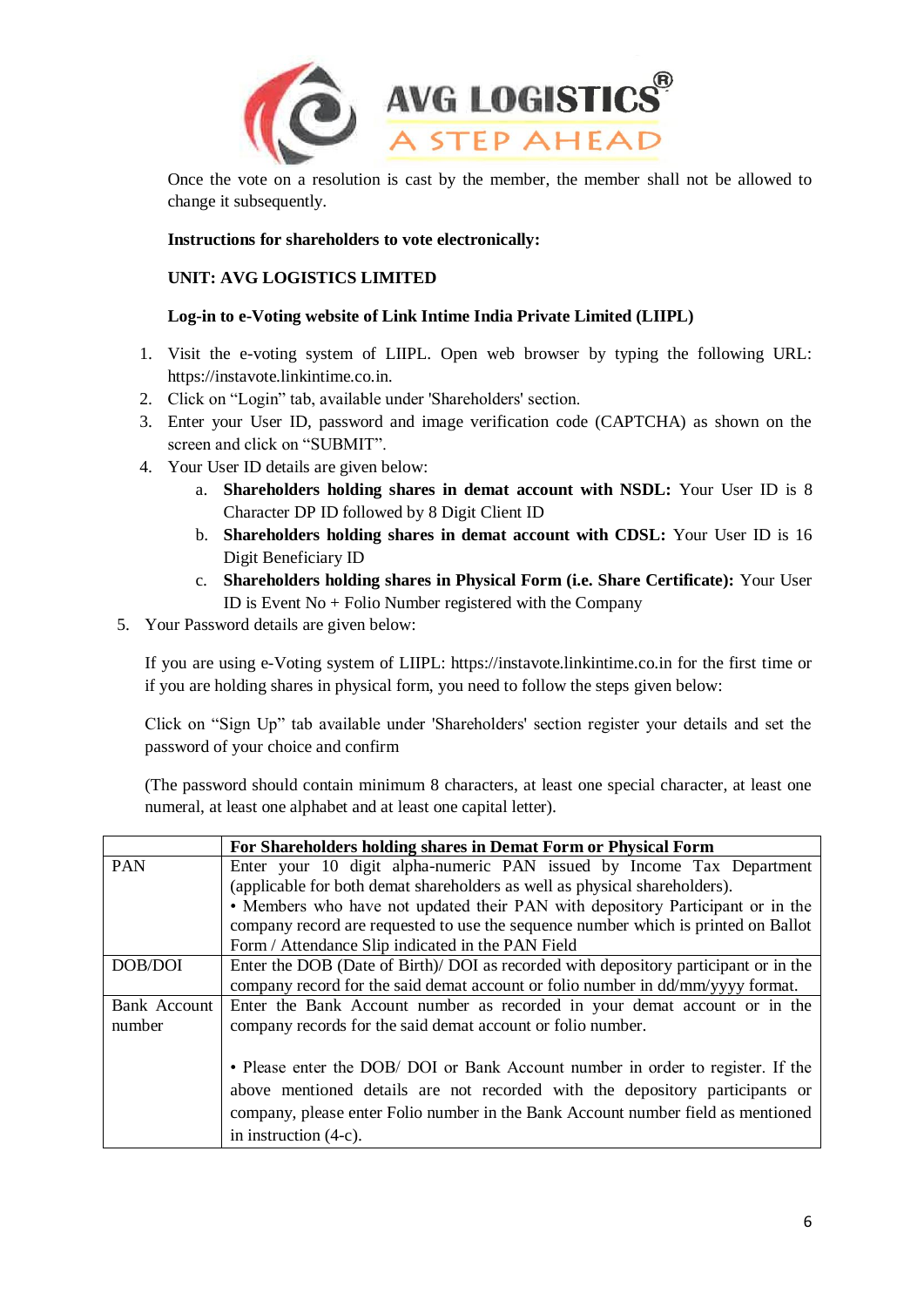

If you are holding shares in demat form and had registered on to e-Voting system of LIIPL: https://instavote.linkintime.co.in, and/or voted on an earlier voting of any company then you can use your existing password to login.

# **If Shareholders holding shares in Demat Form or Physical Form have forgotten password:**

Enter User ID, select Mode and Enter Image Verification code (CAPTCHA). Click on "SUBMIT".

Incase shareholder is having valid email address, Password will be sent to the shareholders registered e-mail address. Else, shareholder can set the password of his/her choice by providing the information about the particulars of the Security Question & Answer, PAN, DOB/ DOI, Dividend Bank Details etc. and confirm. (The password should contain minimum 8 characters, at least one special character, at least one numeral, at least one alphabet and at least one capital letter)

**NOTE:** The password is to be used by demat shareholders for voting on the resolutions placed by the company in which they are a shareholder and eligible to vote, provided that the company opts for e-voting platform of LIIPL.

For shareholders holding shares in physical form, the details can be used only for voting on the resolutions contained in this Notice.

It is strongly recommended not to share your password with any other person and take utmost care to keep your password confidential.

#### **Cast your vote electronically**

- 6. After successful login, you will be able to see the notification for e-voting on the home page of INSTA Vote. Select/ View "Event No" of the company, you choose to vote.
- 7. On the voting page, you will see "Resolution Description" and against the same the option "Favour/ Against" for voting. Cast your vote by selecting appropriate option i.e. Favour/Against as desired.

Enter the number of shares (which represents no. of votes) as on the cut-off date under 'Favour/Against'. You may also choose the option 'Abstain' and the shares held will not be counted under 'Favour/Against'.

- 8. If you wish to view the entire Resolution details, click on the 'View Resolutions' File Link.
- 9. After selecting the appropriate option i.e. Favour/Against as desired and you have decided to vote, click on "SUBMIT". A confirmation box will be displayed. If you wish to confirm your vote, click on "YES", else to change your vote, click on "NO" and accordingly modify your vote.
- 10. Once you confirm your vote on the resolution, you will not be allowed to modify or change your vote subsequently.
- 11. You can also take the printout of the votes cast by you by clicking on "Print" option on the Voting page.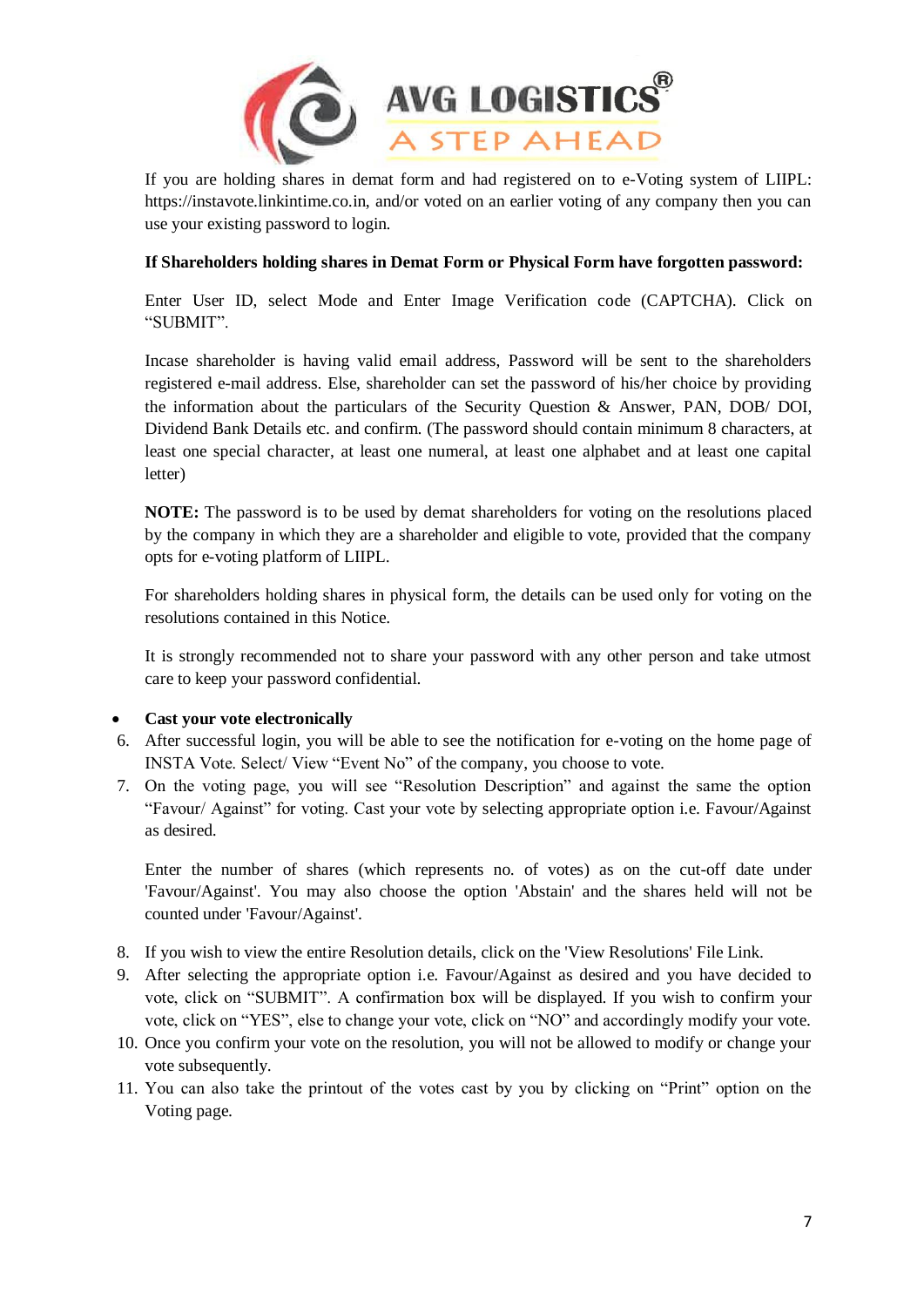

# **General Guidelines for shareholders:**

 Institutional shareholders (i.e. other than Individuals, HUF, NRI etc.) and Custodian are required to log on to e-Voting system of LIIPL: https://instavote.linkintime.co.in and register themselves as **'Custodian / Mutual Fund / Corporate Body'**. They are also required to upload a scanned certified true copy of the board resolution

/authority letter/power of attorney etc. together with attested specimen signature of the duly authorised representative(s) in PDF format in the **'Custodian / Mutual Fund / Corporate Body' login** for the Scrutinizer to verify the same.

- During the voting period, shareholders can login any number of time till they have voted on the resolution(s) for a particular "Event".
- Shareholders holding multiple folios/demat account shall choose the voting process separately for each of the folios/demat account.
- In case the shareholders have any queries or issues regarding e-voting, please refer the Frequently Asked Questions ("FAQs") and Instavote e-Voting manual available at https://instavote.linkintime.co.in, under Help section or write an email to enotices@linkintime.co.in or Call us **:-** Tel : 022 - 49186000.

# **INSTRUCTIONS FOR MEMBERS FOR ATTENDING THE EGM THROUGH INSTAMEET (VC/OAVM) ARE AS UNDER:**

# **(VENUE VOTING TO BE HELD ON JULY 15, 2020)**

- 1. Members are entitled to attend the EGM through VC/OAVM provided by Link Intime by following the below mentioned process. Facility for joining the EGM through VC/OAVM shall open 15 minutes before the time scheduled for the EGM and will be available to the Members on first come first serve basis.
- 2. Members will be provided with InstaMeet facility wherein Shareholders/ Member shall register their details and attend the EGM as under:
	- a. Open the internet browser and launch the URL for InstaMeet <[<https://instameet.linkintime.co.in>](https://instameet.linkintime.co.in/)> and register with your following details:
		- i. DP ID / Client ID or Beneficiary ID or Folio No.: Enter your 16 digit DP ID/ Client ID or Beneficiary ID or Folio Number registered with the Company
		- ii. PAN: Enter your 10 digit Permanent Account Number (PAN)
		- iii. Mobile No.
		- iv. Email ID
	- b. Click "Go to Meeting"

Note:

- Shareholders/ Members are encouraged to join the Meeting through Tablets/ Laptops connected through broadband for better experience.
- Shareholders/ Members are required to use Internet with a good speed (preferably 2 MBPS download stream) to avoid any disturbance during the meeting.
- Please note that Shareholders/Members connecting from Mobile Devices or Tablets or through Laptops connecting via Mobile Hotspot may experience Audio/Visual loss due to fluctuation in their network. It is therefore recommended to use stable Wi-FI or LAN connection to mitigate any kind of aforesaid glitches.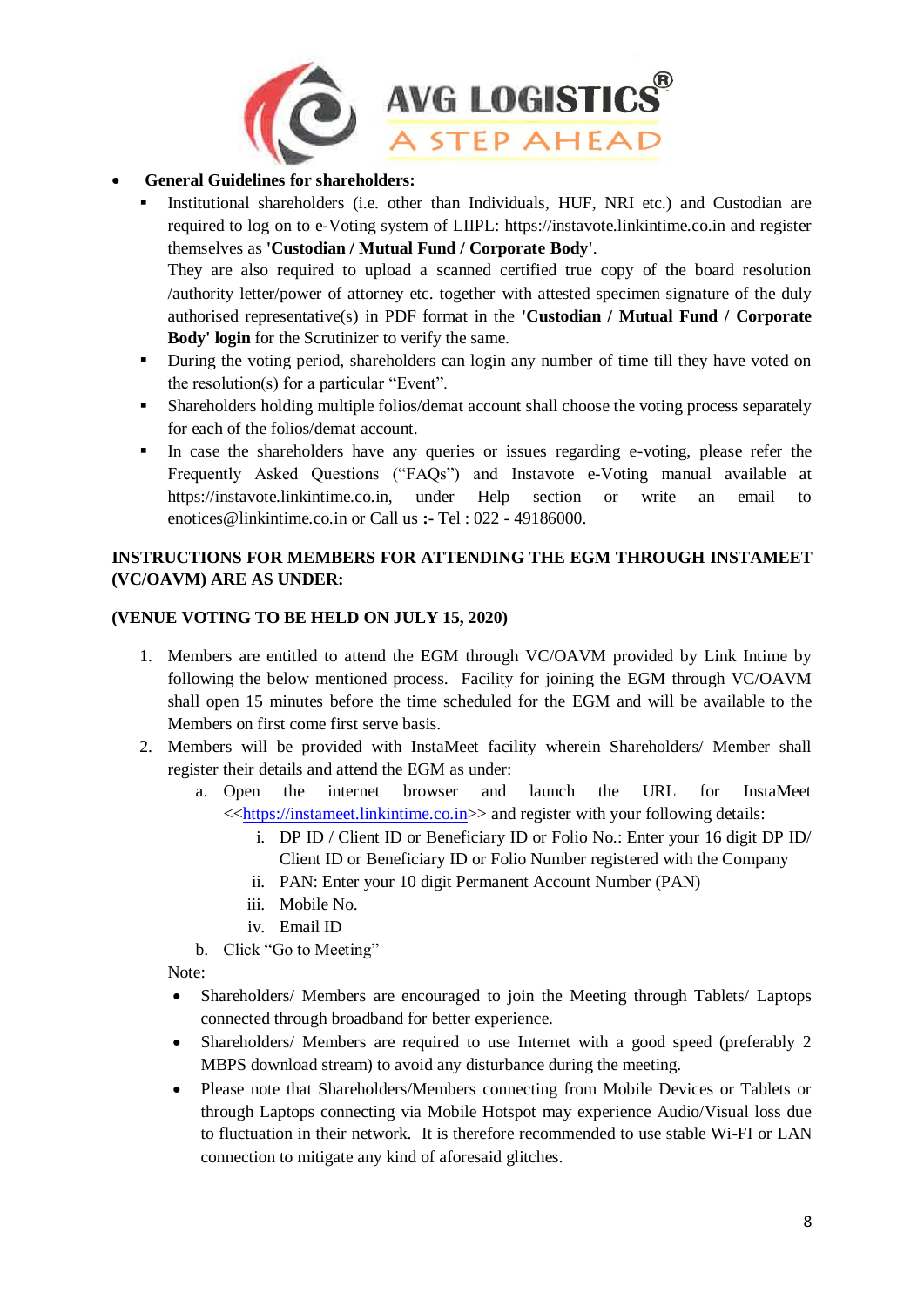

• In case the shareholders/members have any queries or issues regarding e-voting, you can write an email to [instameet@linkintime.co.in](mailto:instameet@linkintime.co.in) or Call us: - Tel: (022-49186175)

# **INSTRUCTIONS FOR MEMBERS TO REGISTER THEMSELVES AS SPEAKERS DURING EGM:**

Members who would like to express their views/ask questions during the meeting may register themselves as a speaker by sending their request mentioning their name, demat account number/folio number, email id, mobile number at [cs@avglogistics.com](mailto:cs@avglogistics.com) from July 11, 2020 10.00a.m.to July 12, 2020 5.00 p.m..

Those Members who have registered themselves as a speaker will only be allowed to express their views/ask questions during the EGM. The Company reserves the right to restrict the number of speakers depending on the availability of time for the EGM.

Members, who would like to ask questions, may send their questions in advance mentioning their name demat account number/folio number, email id, mobile number at [cs@avglogistics.com.](mailto:cs@avglogistics.com) The same will be replied by the company suitably.

Note: Member who wants to use camera are required to use Internet with a good speed (preferably 2 MBPS download stream) to avoid any disturbance during the meeting.

# **INSTRUCTIONS FOR MEMBERS TO VOTE DURING THE EGM THROUGH INSTAMEET:**

Once the electronic voting is activated by the scrutiniser during the meeting, members who have not exercised their vote through the remote e-voting can cast the vote as under:

- 1. On the Shareholders VC page, click on the link for e-Voting "Cast your vote".
- 2. Enter Demat Account No. / Folio No. and OTP (received on the registered mobile number/ registered email Id) received during registration for InstaMeet and click on 'Submit'.
- 3. After successful login, you will see "Resolution Description" and against the same the option "Favour/ Against" for voting.
- 4. Cast your vote by selecting appropriate option i.e. "Favour/Against" as desired. Enter the number of shares (which represents no. of votes) as on the cut-off date under 'Favour/Against'.
- 5. After selecting the appropriate option i.e. Favour/Against as desired and you have decided to vote, click on "Save". A confirmation box will be displayed. If you wish to confirm your vote, click on "Confirm", else to change your vote, click on "Back" and accordingly modify your vote.
- 6. Once you confirm your vote on the resolution, you will not be allowed to modify or change your vote subsequently.

Note:

 Shareholders/ Members, who will be present in the EGM through InstaMeet facility and have not casted their vote on the Resolutions through remote e-Voting and are otherwise not barred from doing so, shall be eligible to vote through e-Voting facility during the meeting.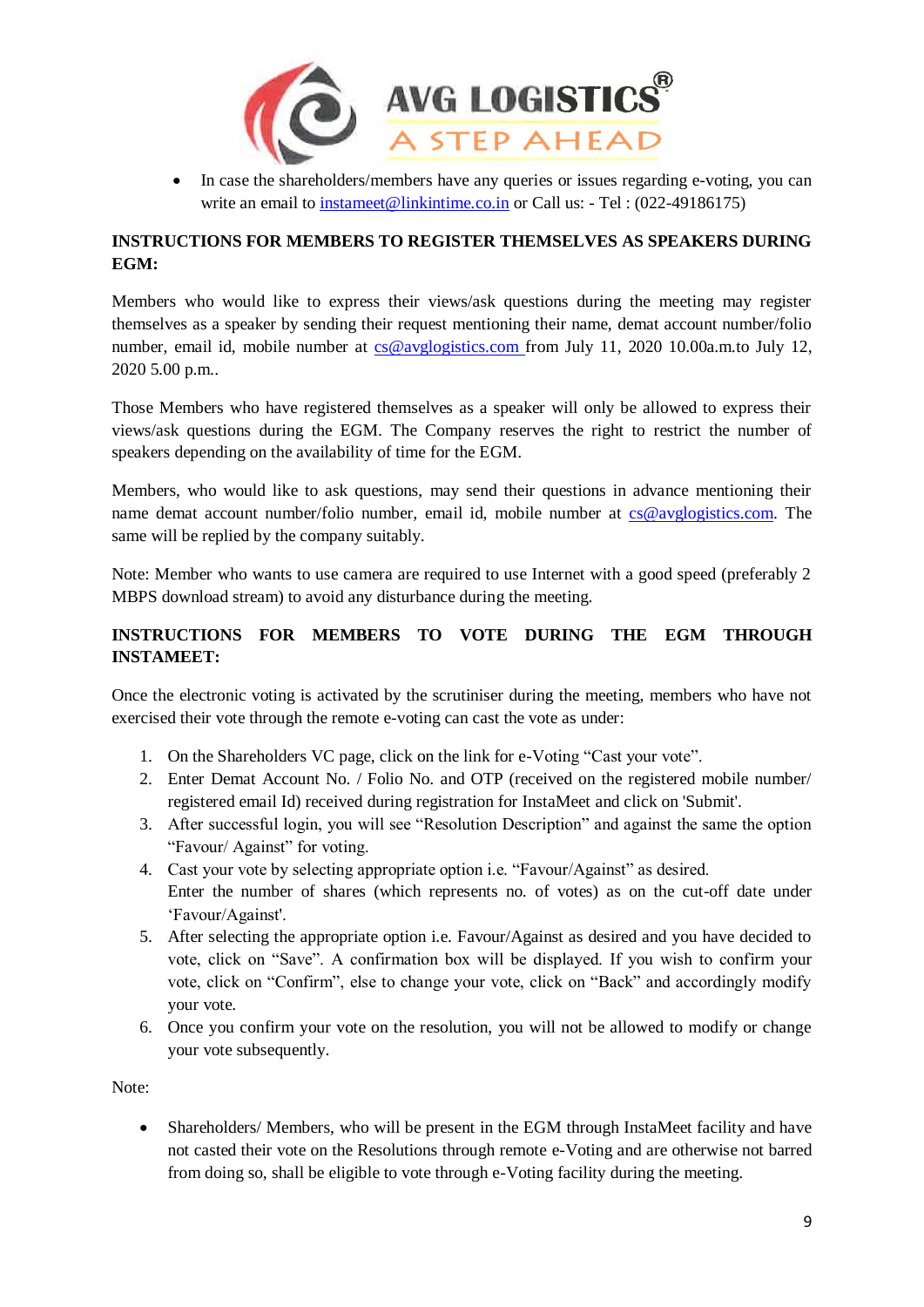

- Shareholders/ Members who have voted through Remote e-Voting prior to the EGM will be eligible to attend/participate in the EGM through InstaMeet. However, they will not be eligible to vote again during the meeting.
- In case the shareholders/members have any queries or issues regarding e-voting, you can write an email to instameet@linkintime.co.in or Call us: - Tel: (022-49186175)

#### **Other Instructions:**

- A. All the members and participants to the EGM are requested to pose their questions pertaining to matter to be placed in the EGM up to July 14, 2020 through email on cs@avglogistics.com. The Members will be allowed to pose questions during the course of the Meeting.
- B. Convenience of all shareholders has been considered for scheduling this meeting. Members can attend the meeting on first come first serve basis. Promoter shareholders, Chairman of Audit Committee, Chairman of Nomination & Remuneration Committee and Chairman of Stake Holder Relationship Committee, Independent Directors, Auditors or their authorized representative are requested to attend this EGM.
- C. Due to security reason, the Disclosures with regard to the manner in which framework provided as per MCA General Circular No. 14/2020 and 17/2020 dated 8th April, 2020 and 13th April 2020, respectively and SEBI Circular SEBI/HO/CFD/CMD1/CIR/P/2020/79 dated 12th May 2020 and instructions on how to access and participate in the EGM along with helpline number for the shareholders and participants to the meeting shall be shared separately through email to shareholders and participants to the meeting.
- D. Notice of EGM available on website of the company at www.avglogistics.com. The Notice can also be accessed from the websites of the Stock Exchange i.e. National Stock Exchange of India Limited at www.nseindia.com and the EGM Notice is also available on the website of LIIPL (agency for providing the Remote Voting facility) i.e. [https://instavote.linkintime.co.in.](https://instavote.linkintime.co.in/)
- E. The voting rights of Members shall be in proportion to their share of the paid up share capital of the Company as on the Cut-off date i.e. Wednesday, July 08, 2020
- F. Mr. Shrenik Nagaonkar, Partner, PPS & Associates, Company Secretaries has been appointed as the Scrutinizer to scrutinize the voting process (remote e-voting and Evoting system) in a fair and transparent manner.
- G. Any person, who acquires the shares of the Company and become member of the Company as on the Cut-off date i.e. Wednesday, July 08, 2020 may obtain the login ID and password by sending the request at the email id cs@avglogistics.com.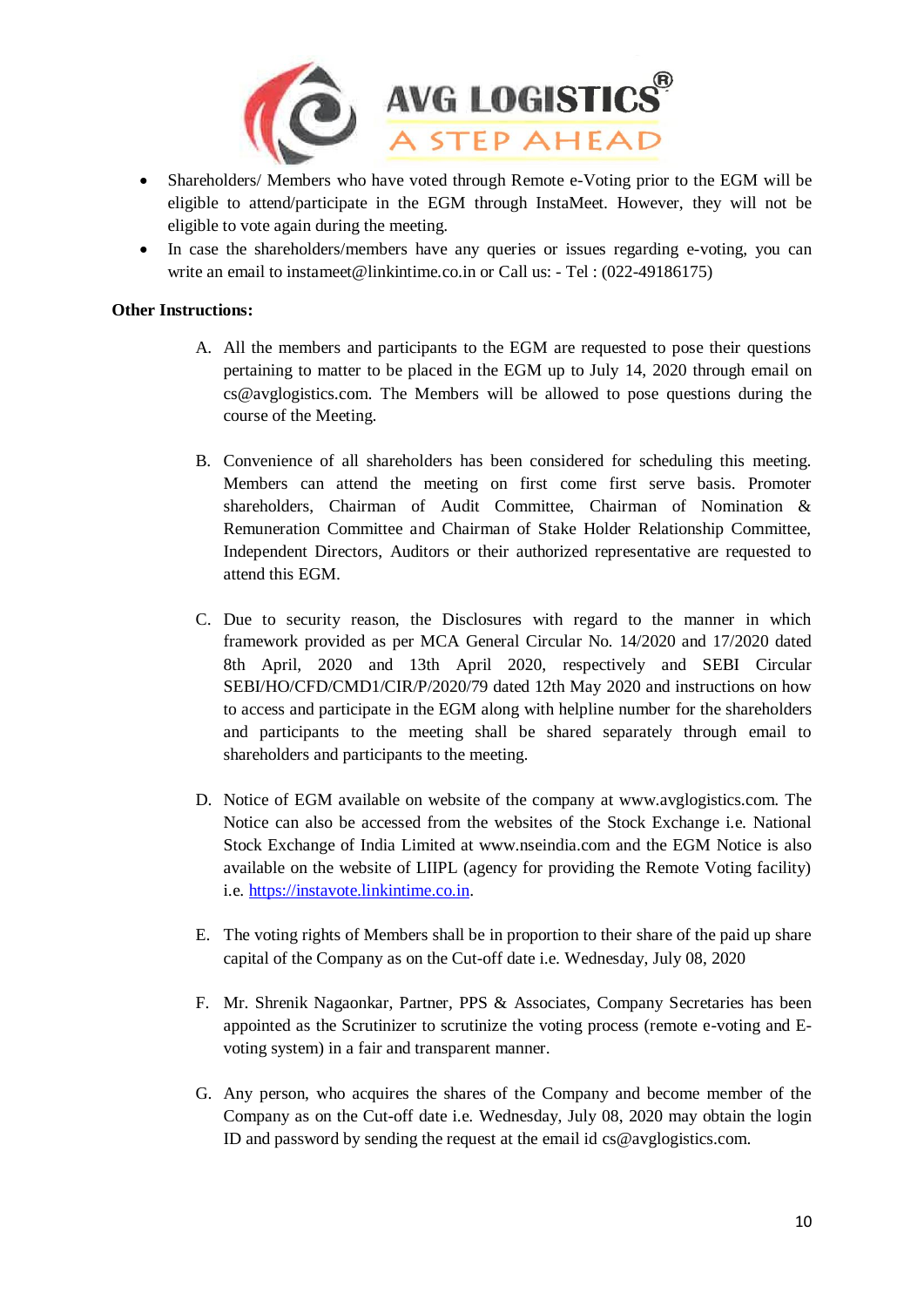

- H. The Scrutinizer shall, within a period not exceeding two days from the conclusion of EGM shall make a report of the votes cast in favour or against, if any, forthwith to the Chairman of the Company/Meeting.
- I. The facility of E-voting system shall be made available at the EGM and the members attending the EGM who have not cast their votes by remote e-voting shall be able to exercise their right at the meeting through E-voting system.
- J. A Member can opt for only one mode of voting i.e. either through remote e-voting or by E-voting system at the meeting. If a Member casts votes by both modes, then voting done through remote e-voting shall prevail and voting done in the meeting shall be treated as invalid.
- K. The members who have cast their vote by remote e-voting prior to the EGM may also attend the EGM but shall not be eligible to cast their vote again in the meeting.
- L. The Scrutinizer shall after the conclusion of voting at the EGM will unblock the votes cast through remote e-voting and shall make, not later than two days of the conclusion of EGM, a consolidated Scrutinizer's Report of the total votes cast in favor and against, if any.
- M. The Chairman or a person authorized by him in writing, who shall countersign the same and declare the result of the voting forthwith.

**Place: Delhi Date: June 19, 2020** **By Order of Board of Directors For, AVG Logistics Limited** 

 **Sd/-**

**Laveena Jain** Company Secretary and Compliance Officer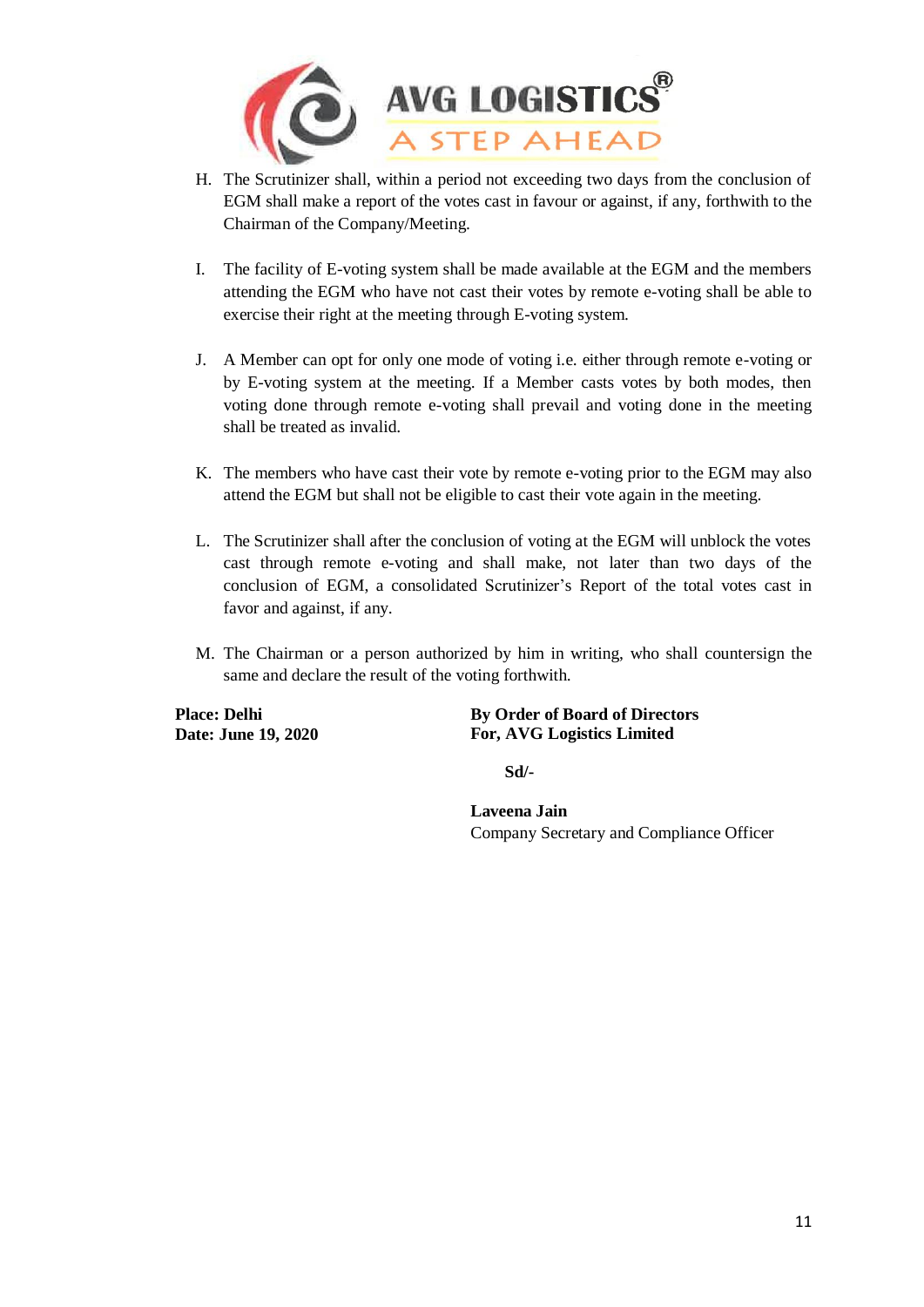

# **ANNEXURE TO NOTICE**

#### **Statement pursuant to Section 102(1) of the Companies Act, 2013 setting out all material facts**

#### **ITEM NO. 1 OF SPECIAL BUSINESS**

#### **TO ISSUE, OFFER AND ALLOT EQUITY SHARES ON PREFERENTIAL BASIS**

The Company intends to enhance its competitiveness and its ability to compete with the peer group in the domestic markets for which the Company needs to strengthen its financial position and net worth by augmenting its long term resources. In order to meet the requirements of above objectives and in order to meet the working capital requirements, capital expenditure, and general corporate purposes of the Company, the Company proposes to issue further capital by issue of Equity Shares on Preferential basis to person/entities belonging to public category.

Accordingly, the Company proposes to create, offer, issue and allot, in one or more tranches, upto 14,77,271 fully paid-up equity shares of the Company having a face value of Rs.10/- (Rupees Ten Only) each ("Equity Shares"), at an issue price of Rs. 44/- per share which is not less than the minimum price of Rs. 43.76/- per equity share determined as on the Relevant Date in accordance with Regulation 165 of Securities and Exchange Board of India (Issue of Capital and Disclosure Requirements) Regulations, 2018 (the "ICDR Regulations") and applicable laws, for an aggregate consideration not exceeding Rs. 6,50,00,000 (Rupees Six Crore Fifty Lakhs Only) to the Proposed Allottees.

A company can undertake preferential allotment / private placement only after obtaining prior approval of the shareholders by way of special resolution in terms of Section 42 and  $62(1)(c)$  of the Companies Act, 2013 read with Rules framed thereunder (the "Act") further read with provisions of Chapter V – "Preferential Issue" of the ICDR Regulations, as amended, and on the terms and conditions and formalities as stipulated in the Act and the ICDR Regulations.

The following details of the proposed preferential issue of the Equity Shares are disclosed in accordance with the provisions of the Act and the ICDR Regulations:

#### **A). The object / purpose of the preferential issue:**

The object of the preferential issue is to meet the, working capital requirements, capital expenditure, and general corporate purposes of the Company.

# **B). Particulars of the preferential issue, kind of securities issued and the amount which the Company intends to raise by way of such preferential issue:**

The Board, at its meeting held on June 16, 2020 had, subject to the approval of the Members and such other approvals as may be required, approved the preferential issue, involving the issue and allotment of up to 14,77,271 (Fourteen Lakh Seventy-Seven Thousand Two Hundred and Seventy-One) Equity Shares, fully paid-up, at the price of Rs. 44/- (Rupees Forty-Four Only) per share (including premium of Rs. 34/- per share), aggregating up to Rs. 6,50,00,000 (Rupees Six Crore and Fifty Lakhs Only) on a preferential basis to the specified Non-Promoter Entity (hereinafter referred to as **'Proposed**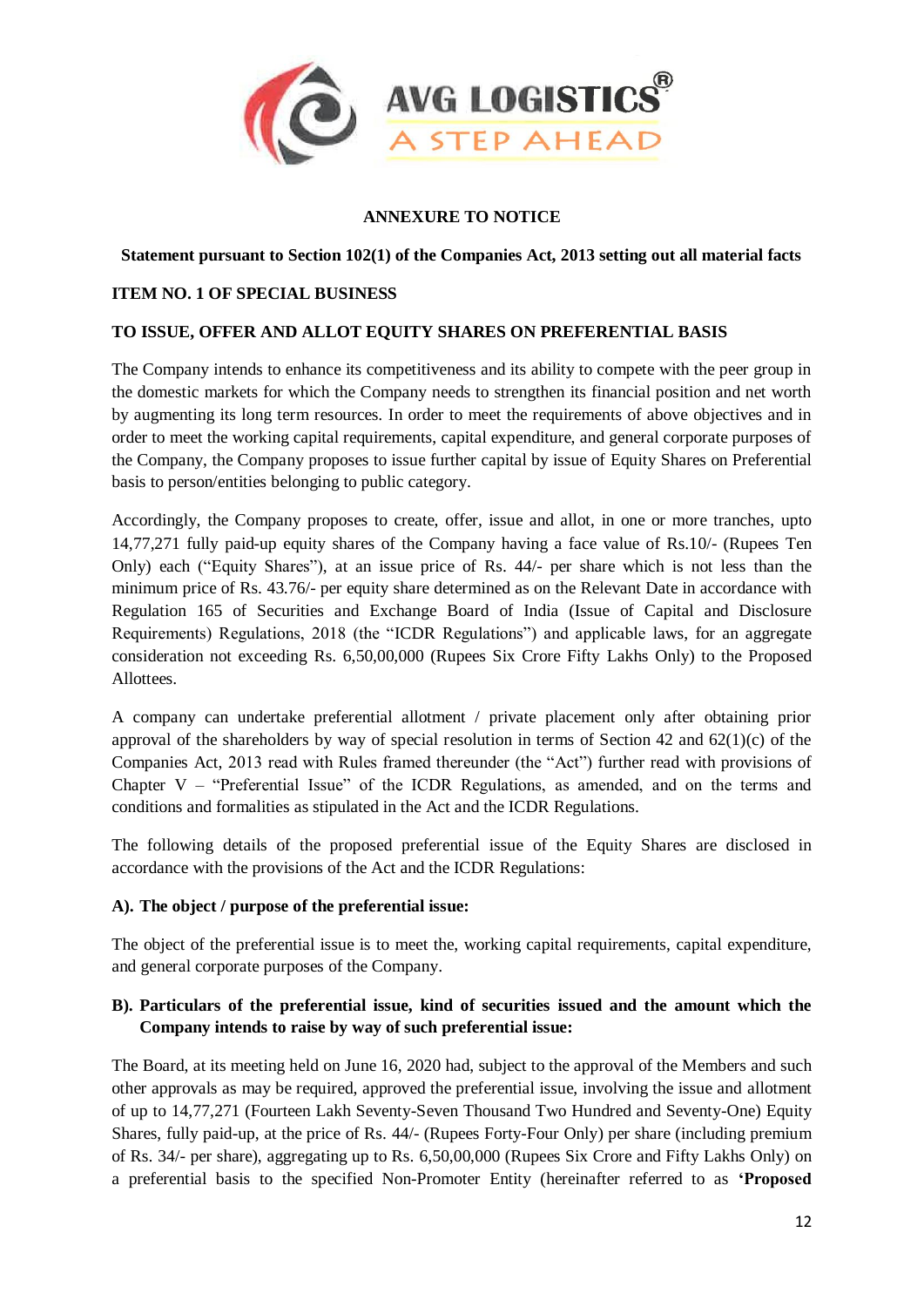

**Allottees'**) at such price being not less than the minimum price as on the 'Relevant Date' determined in accordance with the provisions of Chapter V of the SEBI ICDR Regulations.

# **C). The total number of shares or other securities to be issued:**

It is intended to create, offer, issue and allot in one or more tranches, upto 14,77,271 fully paid-up Equity Shares of the Company, having a face value of Rs.10/- (Rupees Ten Only) each, for cash at an issue price of Rs. 44/- which is not less than the minimum price determined as on the Relevant Date in accordance with Regulation 165 of the ICDR Regulations and applicable laws to the Proposed Allottees as detailed below:

| Sr. No. | <b>Name</b>                        | Category     | No. of Shares to be<br>issued |  |
|---------|------------------------------------|--------------|-------------------------------|--|
|         | Sixth Sense India Opportunities II | Non-Promoter | 10,22,727                     |  |
| 2.      | <b>Bhupinder Singh</b>             | Non-Promoter | 1,13,636                      |  |
|         | Swarnim Vyapaar LLP                | Non-Promoter | 1,70,454                      |  |
|         | Ved Prakash Sonthalia              | Non-Promoter | 1,70,454                      |  |
|         | Total                              |              | 14,77,271                     |  |

# **D). The price or price band at / within which the allotment is proposed:**

The Equity Shares are proposed to be issued at an issue price of Rs. 44/- (Rupees Forty-Four Only) being a price not less than the minimum price determined as on the Relevant Date in accordance with Regulation 165 of the ICDR Regulations and applicable laws. The minimum price referred to as above is Rs. 44/- per equity share as certified by M/s. Systematix Corporate Services Limited, SEBI registered Category I Merchant Banker (SEBI Registration No. INM000004224).

# **E). Basis on which the price has been arrived at along with report of the registered valuer:**

The Equity Shares are listed on Emerge platform of NSE only and the Equity Shares are infrequently traded in accordance with the SEBI ICDR Regulations. Since the Company is a listed company, the issue price shall be an amount not less than the minimum price determined as on the Relevant Date in accordance with Regulation 165 of the ICDR Regulations and applicable laws. Fair Value per share as per the Registered Valuer report issued by FCA Payal Gada, Registered Valuer dated June 16, 2020 is Rs. 43.76/- per Equity Share.

# **F). Relevant date with reference to which the price has been arrived at:**

The "Relevant Date" in terms of Regulation 161(a) of the ICDR Regulations for determination of issue price is June 15, 2020, being the date which is 30 (Thirty) days prior to the date on which this resolution shall be deemed to be passed, i.e. July 15, 2020, which is the last date specified in this Notice for e-voting.

It is proposed to issue Equity Shares at an issue price of Rs. 44/- per shares (i.e. face value of Rs. 10/ and premium of Rs. 34/- per Equity Share) as determined on the Relevant Date which is in compliance with the provisions of SEBI ICDR Regulations.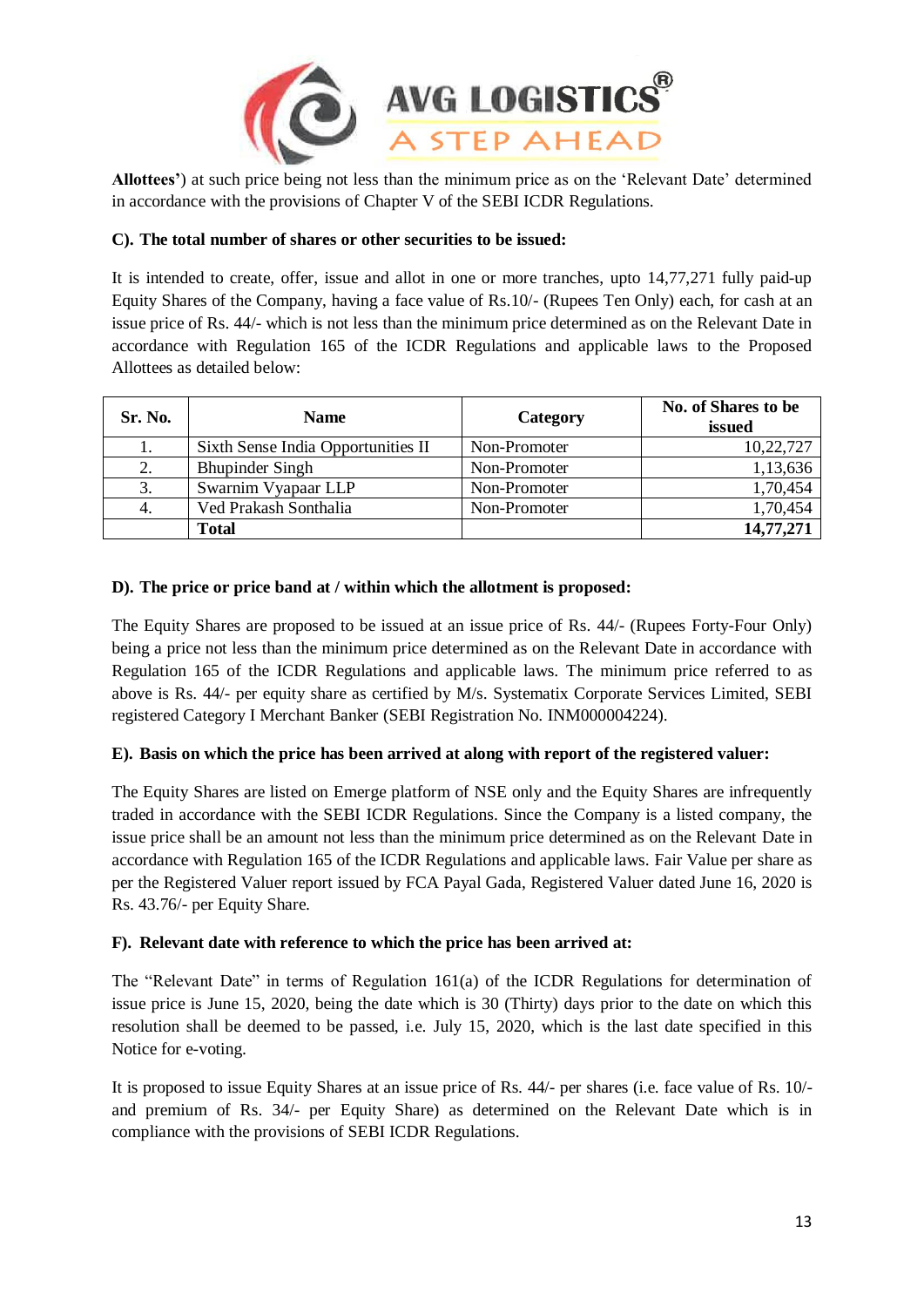

#### **G). The class or classes of persons to whom the allotment is proposed to be made:**

The allotment is proposed to be made to the Proposed Allottees belonging to Non-Promoter Group as detailed in point J below.

# **H). The intention / proposal of the Promoters, Directors and Key Managerial Personnel of the Company to subscribe to the proposed preferential offer:**

Mr. Vinayak Gupta, a member of Promoter Group and Key Managerial Personnel (KMP) of the Company is interested in this resolution to the extent of the Equity Shares that may be subscribed to by and allotted to the Swarnim Vyapaar LLP. Ms. Anjali Gupta, one of the designated partners of Swarnim Vyapaar LLP whose profit sharing ratio 13.25% is the wife of Mr. Vinayak Gupta. Except Mr. Vinayak Gupta, none of other Promoter, Promoter Group members, Directors and the Key Managerial Personnel of the Company, is interested or concerned in this Resolution and they do not intend to subscribe to the proposed preferential issue.

#### **I). Proposed time within which the allotment shall be completed:**

The Company will issue and allot Equity Shares within the time limit specified under the ICDR Regulations or any longer time limit as may be permitted under the ICDR Regulations or any other law. Provided further that where the allotment to any of the Proposed Allottees is pending on account of pendency of any application for approval or permission by any regulatory authority, the allotment would be completed within 15 (fifteen) days from the date of such approval or within such further period as may be prescribed or allowed by SEBI, Stock Exchange(s) or other concerned authorities.

# **J). The identity of the proposed allottees, maximum number of Equity Shares proposed to be issued and the percentage of post issue capital that may be held by the proposed allottees:**

To meet the object of the issue, below Proposed Allottees, have shown its intent to subscribe to Equity Shares of the Company.

| Sr.<br>No.       | of<br><b>Name</b><br>the<br><b>Proposed</b><br><b>Allottee</b> | Category | Pre-Pref.<br><b>Issue</b><br><b>Holdings</b> | <b>Pre-Pref</b><br>$%$ to Pre<br><b>Issue</b><br>Capital | Max.<br>Shares to<br>be Issued | Post Pref.<br><b>Issue</b><br><b>Holdings</b> | <b>Post Issue</b><br>% to Post<br><b>Issue</b><br>Capital |
|------------------|----------------------------------------------------------------|----------|----------------------------------------------|----------------------------------------------------------|--------------------------------|-----------------------------------------------|-----------------------------------------------------------|
| 1.               | Sixth<br>Sense                                                 | Non-     |                                              |                                                          |                                |                                               |                                                           |
|                  | India<br>Opportunities II                                      | Promoter | 18,03,600                                    | 17.51%                                                   | 10,22,727                      | 28, 26, 327                                   | 24.00%                                                    |
|                  |                                                                |          |                                              |                                                          |                                |                                               |                                                           |
| 2.               | Bhupinder                                                      | Non-     |                                              | 0.00%                                                    | 1,13,636                       | 1,13,636                                      | 0.97%                                                     |
|                  | Singh                                                          | Promoter | -                                            |                                                          |                                |                                               |                                                           |
| 3.               | Swarnim                                                        | $Non-$   | 10,800                                       | 0.10%                                                    | 1,70,454                       | 1,81,254                                      | 1.54%                                                     |
|                  | Vyapaar LLP                                                    | Promoter |                                              |                                                          |                                |                                               |                                                           |
| $\overline{4}$ . | Ved Prakash                                                    | Non-     |                                              |                                                          |                                |                                               |                                                           |
|                  | Sonthalia                                                      | Promoter | -                                            | 0.00%                                                    | 1,70,454                       | 1,70,454                                      | 1.45%                                                     |
|                  | <b>Total</b>                                                   |          | 18,14,400                                    | 17.62%                                                   | 14,77,271                      | 32,91,671                                     | 27.95%                                                    |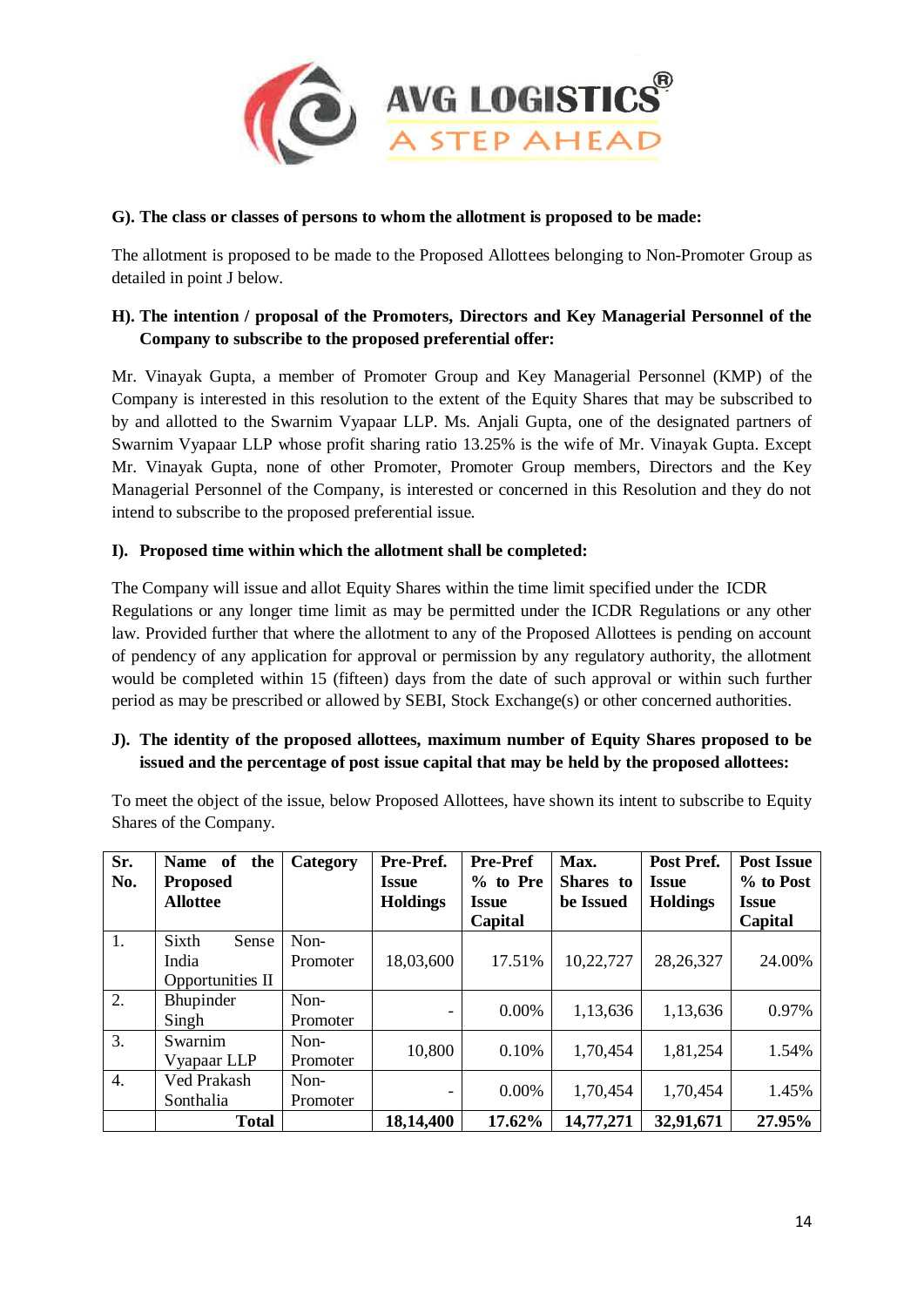

The identity of the natural persons who are ultimate beneficial owners of the Equity Shares proposed to be allotted and/or who ultimately control the Proposed Allottees is as follows:

| <b>Name of the Proposed Allottees</b> | Name of           |  | the | ultimate   PAN    |  | of | the | ultimate |
|---------------------------------------|-------------------|--|-----|-------------------|--|----|-----|----------|
|                                       | beneficial owners |  |     | beneficial owners |  |    |     |          |
| ΝA                                    |                   |  |     |                   |  |    |     |          |

# **K). Shareholding Pattern of the Company before and after the preferential issue of Equity Shares:**

The shareholding pattern of the Company giving the position as on the latest available benpos dated i.e. June 12, 2020 being the latest practicable date, after considering all the preferential allotments to be made under this Notice is provided hereunder:

|                | <b>Category</b>                                        | <b>Preferential</b><br>Pre                                   |                          | Fresh No. of                  | Post<br>Preferential<br><b>Pattern</b> |                          |  |
|----------------|--------------------------------------------------------|--------------------------------------------------------------|--------------------------|-------------------------------|----------------------------------------|--------------------------|--|
|                |                                                        | <b>Shareholding</b><br><b>Pattern</b><br>as on June 12, 2020 |                          | <b>Equity</b><br>Shares to be | <b>Shareholding</b><br>(Proposed)      |                          |  |
|                |                                                        | No.<br>of                                                    | $\overline{\frac{0}{0}}$ | allotted                      | $\overline{of}$<br>No.                 | $\overline{\frac{0}{0}}$ |  |
|                |                                                        | <b>Equity</b>                                                |                          |                               | <b>Equity</b>                          |                          |  |
|                |                                                        | <b>Shares</b>                                                |                          |                               | <b>Shares</b>                          |                          |  |
| A              | Promoter<br>and<br>Promoter                            |                                                              |                          |                               |                                        |                          |  |
|                | Group                                                  |                                                              |                          |                               |                                        |                          |  |
| $\mathbf{1}$   | Indian                                                 |                                                              |                          |                               |                                        |                          |  |
| a              | Individuals/Hindu undivided<br>Family                  | 72,08,000                                                    | 69.99%                   | $\Omega$                      | 72,08,000                              | 61.21%                   |  |
| $\mathbf{C}$   | <b>Financial Institutions/Banks</b>                    | $\boldsymbol{0}$                                             | $0.00\%$                 | $\mathbf{0}$                  | $\theta$                               | 0.00%                    |  |
| $\mathbf d$    | Any Other (specify)                                    | $\theta$                                                     | 0.00%                    | $\overline{0}$                | $\theta$                               | 0.00%                    |  |
|                | Sub-Total $(A)(1)$                                     | 72,08,000                                                    | 69.99%                   | $\overline{0}$                | 72,08,000                              | 61.21%                   |  |
| $\overline{2}$ | Foreign                                                | $\theta$                                                     | 0.00%                    | $\theta$                      | $\Omega$                               | 0.00%                    |  |
|                | Individuals (Non-Resident                              |                                                              |                          |                               |                                        |                          |  |
| a              | Individuals/Foreign                                    | $\Omega$                                                     | 0.00%                    | $\Omega$                      | $\Omega$                               | 0.00%                    |  |
|                | Individuals)                                           |                                                              |                          |                               |                                        |                          |  |
| b              | Government                                             | $\mathbf{0}$                                                 | 0.00%                    | $\boldsymbol{0}$              | $\boldsymbol{0}$                       | 0.00%                    |  |
| $\mathbf{c}$   | Institutions                                           | $\overline{0}$                                               | 0.00%                    | $\overline{0}$                | $\boldsymbol{0}$                       | 0.00%                    |  |
| $\mathbf d$    | Foreign Portfolio Investor                             | $\overline{0}$                                               | 0.00%                    | $\overline{0}$                | $\boldsymbol{0}$                       | 0.00%                    |  |
| e              | Any Other (specify)                                    | $\boldsymbol{0}$                                             | 0.00%                    | $\overline{0}$                | $\mathbf{0}$                           | $0.00\%$                 |  |
|                | Sub-Total $(A)(2)$                                     | $\overline{0}$                                               | 0.00%                    | $\overline{0}$                | $\Omega$                               | $0.00\%$                 |  |
|                | <b>Total Shareholding of</b>                           |                                                              |                          |                               |                                        |                          |  |
|                | <b>Promoter and Promoter</b>                           | 72,08,000                                                    | 69.99%                   | 0                             | 72,08,000                              | 61.21%                   |  |
|                | Group (A)= $(A)(1)+(A)(2)$                             |                                                              |                          |                               |                                        |                          |  |
|                | <b>Public Shareholder</b>                              |                                                              |                          |                               |                                        |                          |  |
| 1              | <b>Institutions</b>                                    |                                                              |                          |                               |                                        |                          |  |
| a              | Mutual Funds/                                          | $\boldsymbol{0}$                                             | 0.00%                    | $\Omega$                      | $\Omega$                               | 0.00%                    |  |
| $\mathbf b$    | <b>Venture Capital Funds</b>                           | $\Omega$                                                     | 0.00%<br>17.51%          | 0                             | $\Omega$                               | 0.00%                    |  |
| $\mathbf c$    | <b>Alternate Investment Funds</b><br>Sixth Sense India | 18,03,600                                                    |                          | 10,22,727                     | 28, 26, 327                            | 24.00%                   |  |
|                | Opportunities II                                       | 18,03,600                                                    | 17.51%                   | 10,22,727                     | 28, 26, 327                            | 24.00%                   |  |
| d              | Foreign Venture Capital<br>Investors                   | $\boldsymbol{0}$                                             | 0.00%                    | $\Omega$                      | $\Omega$                               | 0.00%                    |  |
| e              | Foreign Portfolio Investors                            | 70,800                                                       | 0.69%                    | $\mathbf{0}$                  | 70,800                                 | 0.60%                    |  |
| $\mathbf f$    | Financial Institutions/ Banks                          | $\boldsymbol{0}$                                             | 0.00%                    | $\overline{0}$                | $\Omega$                               | 0.00%                    |  |
| g              | <b>Insurance Companies</b>                             | $\overline{0}$                                               | 0.00%                    | $\mathbf{0}$                  | $\boldsymbol{0}$                       | 0.00%                    |  |
| $\mathbf h$    | Provident Funds/ Pension                               | $\overline{0}$                                               | 0.00%                    | $\overline{0}$                | $\boldsymbol{0}$                       | 0.00%                    |  |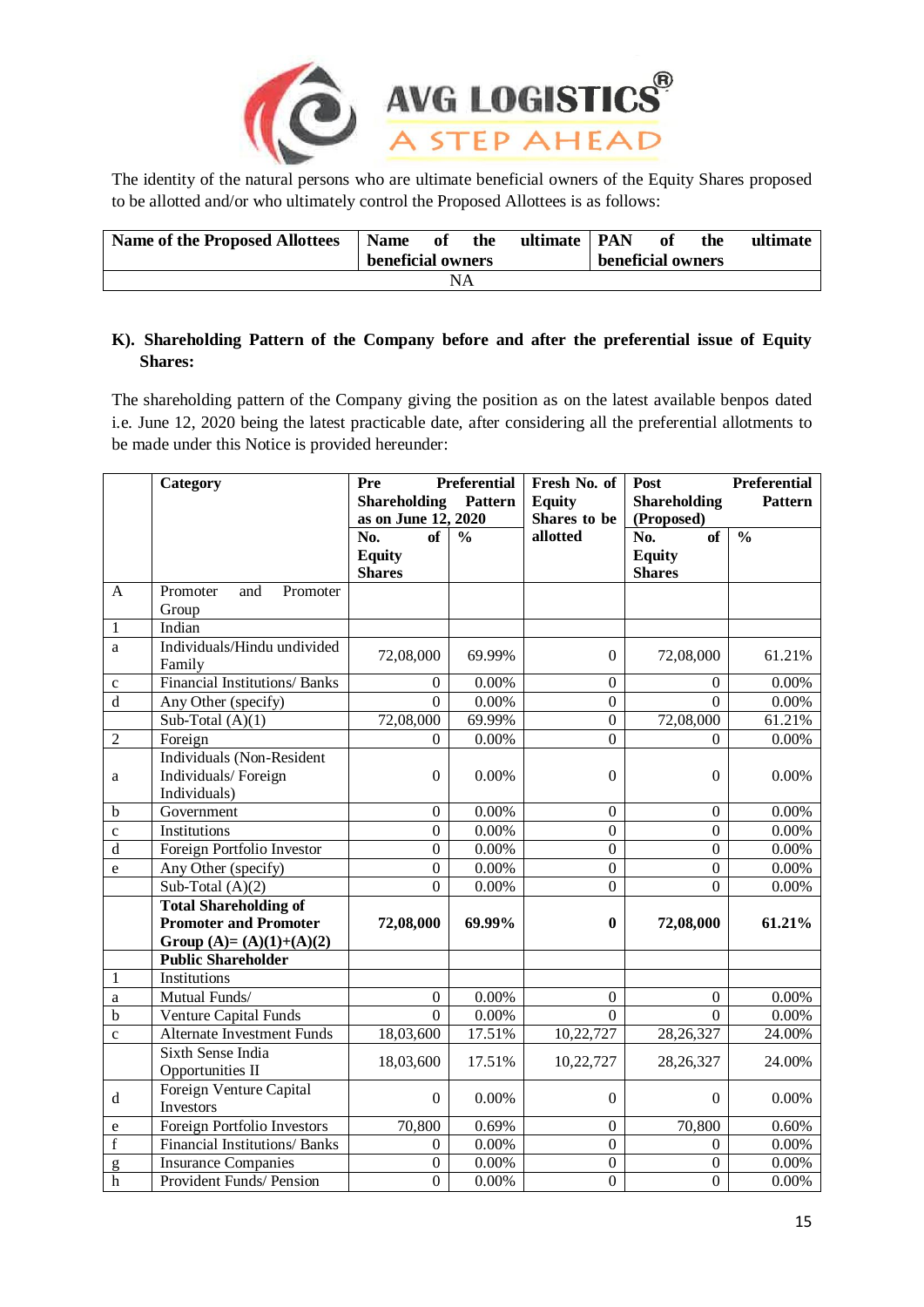

# AVG LOGISTICS<sup>®</sup>

|                | Funds                                                                                    |                  |         |                  |                |         |
|----------------|------------------------------------------------------------------------------------------|------------------|---------|------------------|----------------|---------|
| $\mathbf{i}$   | Any Other (specify)                                                                      | $\Omega$         | 0.00%   | $\Omega$         | $\Omega$       | 0.00%   |
|                | Sub-Total $(B)(1)$                                                                       | 18,74,400        | 18.20%  | 10,22,727        | 28,97,127      | 24.60%  |
| $\overline{2}$ | Central Government/ State<br>Government(s)/ President of<br>India                        | $\boldsymbol{0}$ | 0.00%   | $\mathbf{0}$     | $\mathbf{0}$   | 0.00%   |
|                | Sub-Total $(B)(2)$                                                                       | $\mathbf{0}$     | 0.00%   | $\overline{0}$   | $\mathbf{0}$   | 0.00%   |
| 3              | Non-institutions                                                                         |                  | 0.00%   | $\theta$         | $\theta$       | 0.00%   |
| $\rm{a}$       | Individuals -                                                                            | 9,45,600         | 9.18%   | 2,84,090         | 12,29,690      | 10.44%  |
| $\mathbf{i}$   | Individual shareholders<br>holding nominal share<br>capital up to Rs. 2 lakhs.           | 5,26,800         | 5.12%   | $\theta$         | 5,26,800       | 4.47%   |
| $\rm ii$       | Individual shareholders<br>holding nominal share<br>capital in excess of Rs. 2<br>lakhs. | 4,18,800         | 4.07%   | 2,84,090         | 7,02,890       | 5.97%   |
|                | <b>Bhupinder Singh</b>                                                                   | $\boldsymbol{0}$ | 0.00%   | 1,13,636         | 1,13,636       | 0.97%   |
|                | Ved Prakash Sonthalia                                                                    | $\mathbf{0}$     | 0.00%   | 1,70,454         | 1,70,454       | 1.45%   |
| $\mathbf b$    | NBFCs registered with RBI                                                                | $\overline{0}$   | 0.00%   | $\mathbf{0}$     | $\overline{0}$ | 0.00%   |
| $\mathbf c$    | <b>Employee Trusts</b>                                                                   | $\overline{0}$   | 0.00%   | $\overline{0}$   | $\overline{0}$ | 0.00%   |
| $\rm d$        | <b>Overseas Depositories</b><br>(holding DRs) (balancing<br>figure)                      | $\boldsymbol{0}$ | 0.00%   | $\boldsymbol{0}$ | $\mathbf{0}$   | 0.00%   |
| e              | Any Other (specify)                                                                      | 2,70,000         | 2.62%   | 1,70,454         | 4,40,454       | 4.28%   |
|                | Hindu Undivided Family                                                                   | 92,400           | 0.90%   | $\theta$         | 92,400         | 0.90%   |
|                | Non Resident Indians (Non<br>Repat)                                                      | 6,000            | 0.06%   | $\boldsymbol{0}$ | 6,000          | 0.06%   |
|                | Non Resident Indians<br>(Repat)                                                          | 31,200           | 0.30%   | $\Omega$         | 31,200         | 0.30%   |
|                | <b>Clearing Member</b>                                                                   | 2,400            | 0.02%   | $\Omega$         | 2,400          | 0.02%   |
|                | <b>Bodies Corporate</b>                                                                  | 1,38,000         | 1.34%   | 1,70,454         | 3,08,454       | 3.00%   |
|                | Swarnim Vyapaar LLP                                                                      | 10,800           | 0.10%   | 1,70,454         | 1,81,254       | 1.76%   |
|                | Sub-Total $(B)(3)$                                                                       | 12,15,600        | 11.80%  | 4,54,544         | 16,70,144      | 14.18%  |
|                | <b>Total Public Shareholding</b><br>$(B)=(B)(1)+(B)(2)+(B)(3)$                           | 30,90,000        | 30.01%  | 14,77,271        | 45,67,271      | 38.79%  |
|                | Total shareholding $(A+B)$                                                               | 1,02,98,000      | 100.00% | 14,77,271        | 1,17,75,271    | 100.00% |

# **L). Consequential Changes in the Voting Rights and Change in Management or Control:**

The existing Promoters of the Company will continue to be in control of the Company and there will not be any change in the management or control of the Company as a result of the proposed preferential allotment except dilution in shareholding of the Promoters due to allotment to nonpromoters.

However, voting rights will change in tandem with the shareholding pattern.

**M).Number of persons to whom allotment on preferential basis has been made in terms of number of securities as well as price:**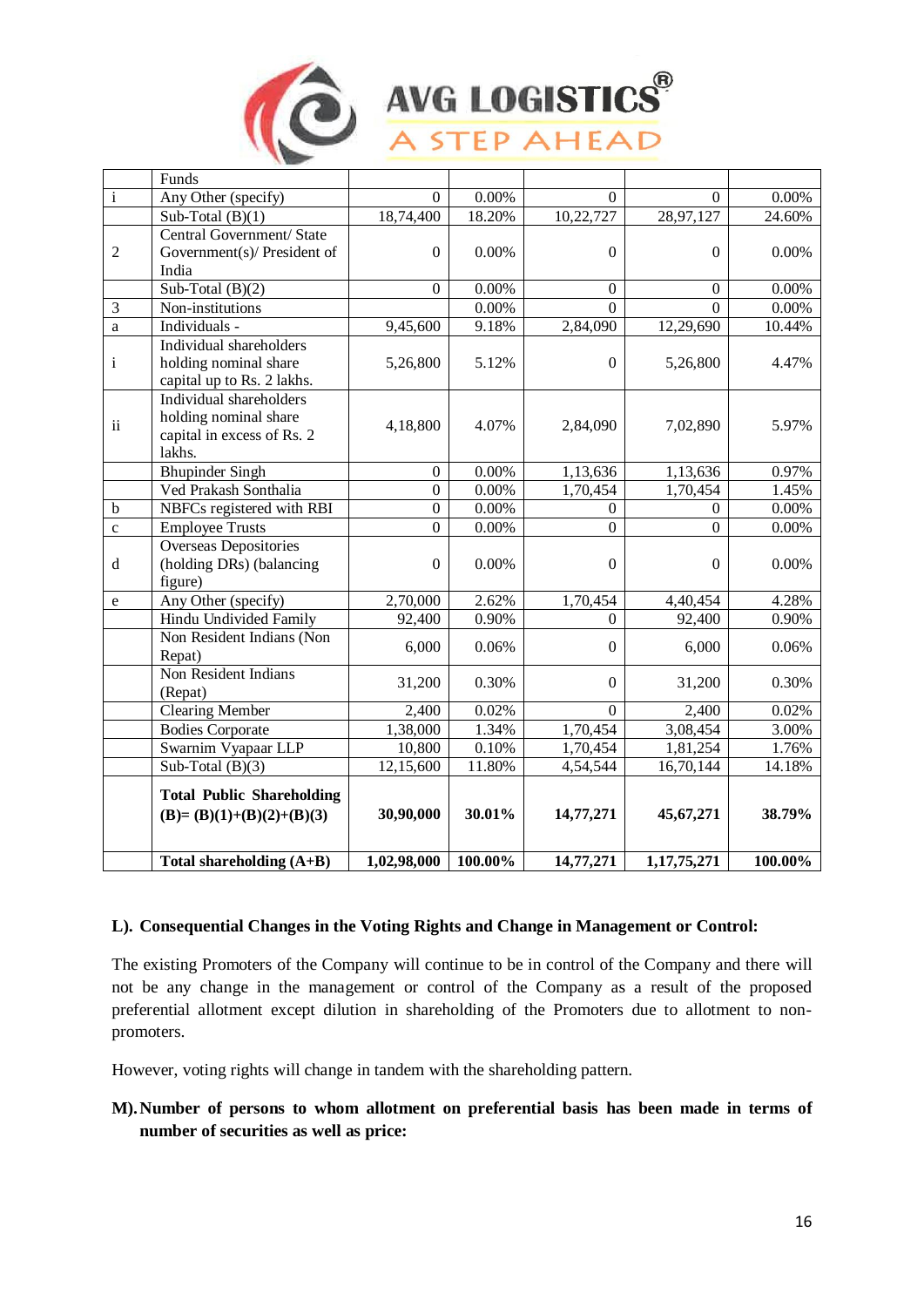

The Company has not made any preferential allotment during the period from April 01, 2020 till the date of this Notice. However, the Company will ensure that the number of persons to whom allotment on preferential basis will be made during the financial year 2020-21 will not exceed the limit specified in the Act and Rules made thereunder.

# **N). The justification for the allotment proposed to be made for consideration other than cash together with valuation report of the registered valuer:**

This is not applicable in the present case since the proposed allotment is for cash consideration.

# **O). Lock-in Period:**

The Equity Shares to be allotted on a preferential basis to the Proposed Allottees, shall be subject to lock-in for such period(s), as may be applicable to each Proposed Allottee, in accordance with the provisions of Chapter V of the ICDR Regulations and any other applicable law for the time being in force. Further, the entire pre-preferential issue shareholding of the Proposed Allottees, if any, is subject to lock-in as per the ICDR Regulations.

# **P). Re-computation of Issue Price:**

The Company confirms that they would re-compute the price of the Securities specified above in terms of the provisions of the ICDR Regulations where it is required to do so.

# **Q). Undertaking to put under lock-in till the recomputed price is paid:**

The same is not applicable in the present case.

# **R). Certificate from Statutory Auditors:**

The Company will obtain a certificate issued from Statutory Auditors certifying that the preferential issue is being made in accordance with the requirements contained in the SEBI ICDR Regulations and same shall be placed at the website of the Company. www.avglogistics.com to facilitate online inspection of relevant documents until July 15, 2020.

# **Disclosure pertaining to wilful defaulters:**

Neither the Company nor any of its Promoters or Directors is wilful defaulter and hence disclosures as specified in Schedule VI of the ICDR Regulations are not applicable.

# **S). Other Disclosures:**

a. The Proposed Allottees have not sold Equity Shares of the Company in the 6 (Six) months preceding the Relevant Date. All the existing holdings of the Proposed Allottees are already held by them in dematerialized form.

b. The Company is in compliance with the conditions of continuous listing of Equity Shares as specified in the listing agreement with the Stock Exchange where the Equity Shares of the Company are listed.

Section 62 of the Companies Act, 2013 provides inter-alia, that when it is proposed to increase the issued capital of a Company by allotment of further shares, etc., such further shares shall be offered to